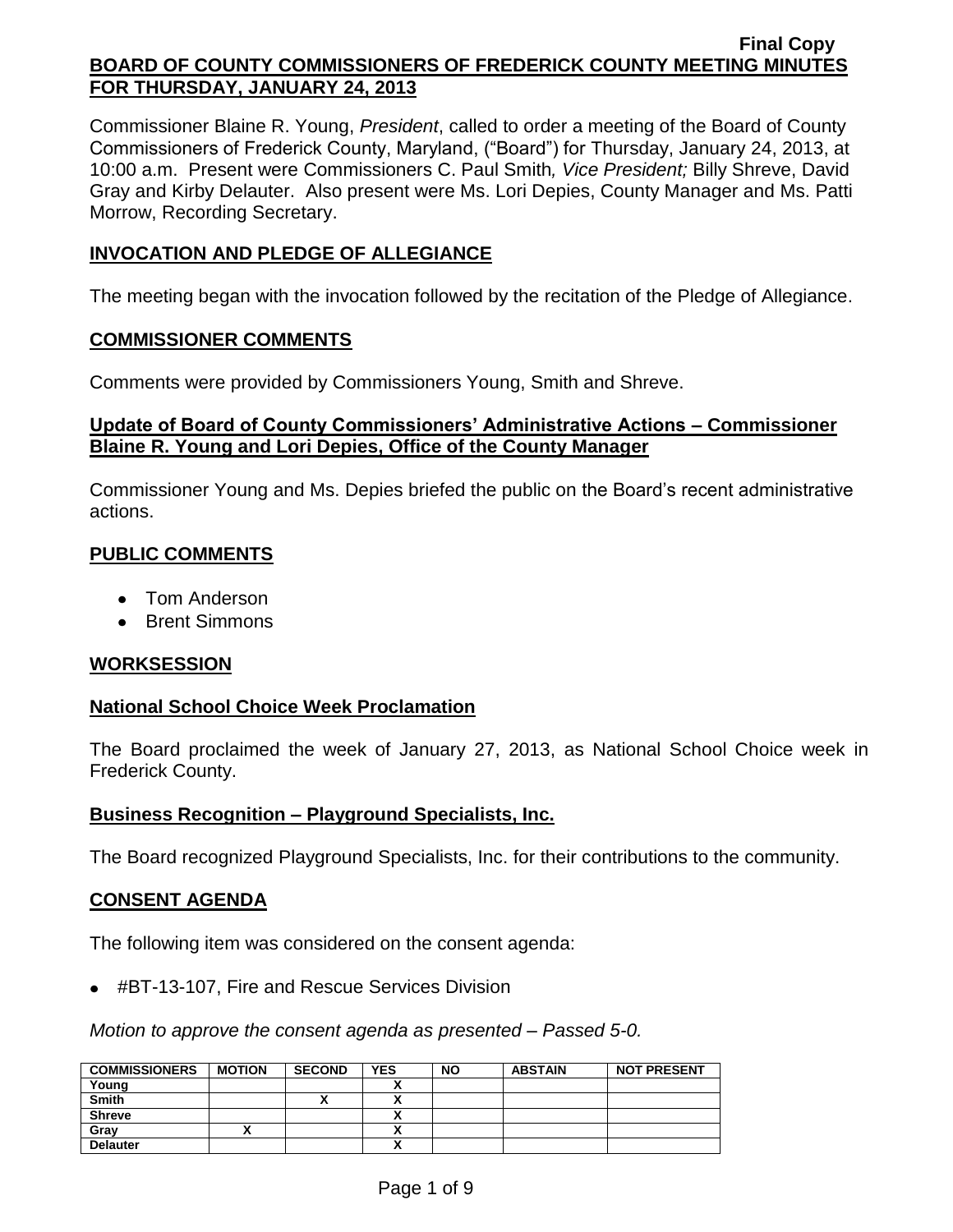#### **WORKSESSION**

## **Proposed Memorandum of Understanding (MOU) Between the Board of County Commissioners and the Frederick County Forest Conservancy District Board (FCFB) – Gary Hessong, Community Development Division**

Mr. Hessong presented the MOU which outlined the services to be provided by the FCFB and the financial support to be given by Frederick County for FY 2014.

Public comment was received from:

Tom Anderson, FCFB Volunteer

*Motion to approve the MOU as presented – Passed 5-0.*

| <b>COMMISSIONERS</b> | <b>MOTION</b> | <b>SECOND</b> | <b>YES</b>           | <b>NO</b> | <b>ABSTAIN</b> | <b>NOT PRESENT</b> |
|----------------------|---------------|---------------|----------------------|-----------|----------------|--------------------|
| Young                |               |               | $\ddot{\phantom{1}}$ |           |                |                    |
| <b>Smith</b>         |               |               |                      |           |                |                    |
| <b>Shreve</b>        |               |               | v                    |           |                |                    |
| Gray                 |               |               | `                    |           |                |                    |
| <b>Delauter</b>      |               |               |                      |           |                |                    |

## **ADMINISTRATIVE BUSINESS**

#### **Approval of Board of County Commissioners' Meeting Minutes**

*Motion to approve the minutes for Tuesday, January 8 and Thursday, January 10, 2013.*

| <b>COMMISSIONERS</b> | <b>MOTION</b> | <b>SECOND</b> | <b>YES</b>               | <b>NO</b> | <b>ABSTAIN</b> | <b>NOT PRESENT</b> |
|----------------------|---------------|---------------|--------------------------|-----------|----------------|--------------------|
| Young                |               |               |                          |           |                |                    |
| <b>Smith</b>         |               |               |                          |           |                |                    |
| <b>Shreve</b>        |               | ^             | $\overline{\phantom{a}}$ |           |                |                    |
| Grav                 |               |               | $\overline{\phantom{a}}$ |           |                |                    |
| <b>Delauter</b>      |               |               | $\overline{\phantom{a}}$ |           |                |                    |

#### **Bid Award - Purchasing Memo #13-083, Emergency Medical Billing – Diane George, Finance Division**

Mr. Tom Owens and Mr. Steve Leatherman were present to discuss Purchasing Memo #13- 083.

*Motion to approve Purchasing Memo #13-083 as presented – Passed 5-0.*

| <b>COMMISSIONERS</b> | <b>MOTION</b> | <b>SECOND</b> | <b>YES</b>               | <b>NO</b> | <b>ABSTAIN</b> | <b>NOT PRESENT</b> |
|----------------------|---------------|---------------|--------------------------|-----------|----------------|--------------------|
| Young                |               |               |                          |           |                |                    |
| <b>Smith</b>         |               |               | ٠.<br>^                  |           |                |                    |
| <b>Shreve</b>        |               |               | Λ                        |           |                |                    |
| Gray                 |               |               |                          |           |                |                    |
| <b>Delauter</b>      |               | Λ             | $\overline{\phantom{a}}$ |           |                |                    |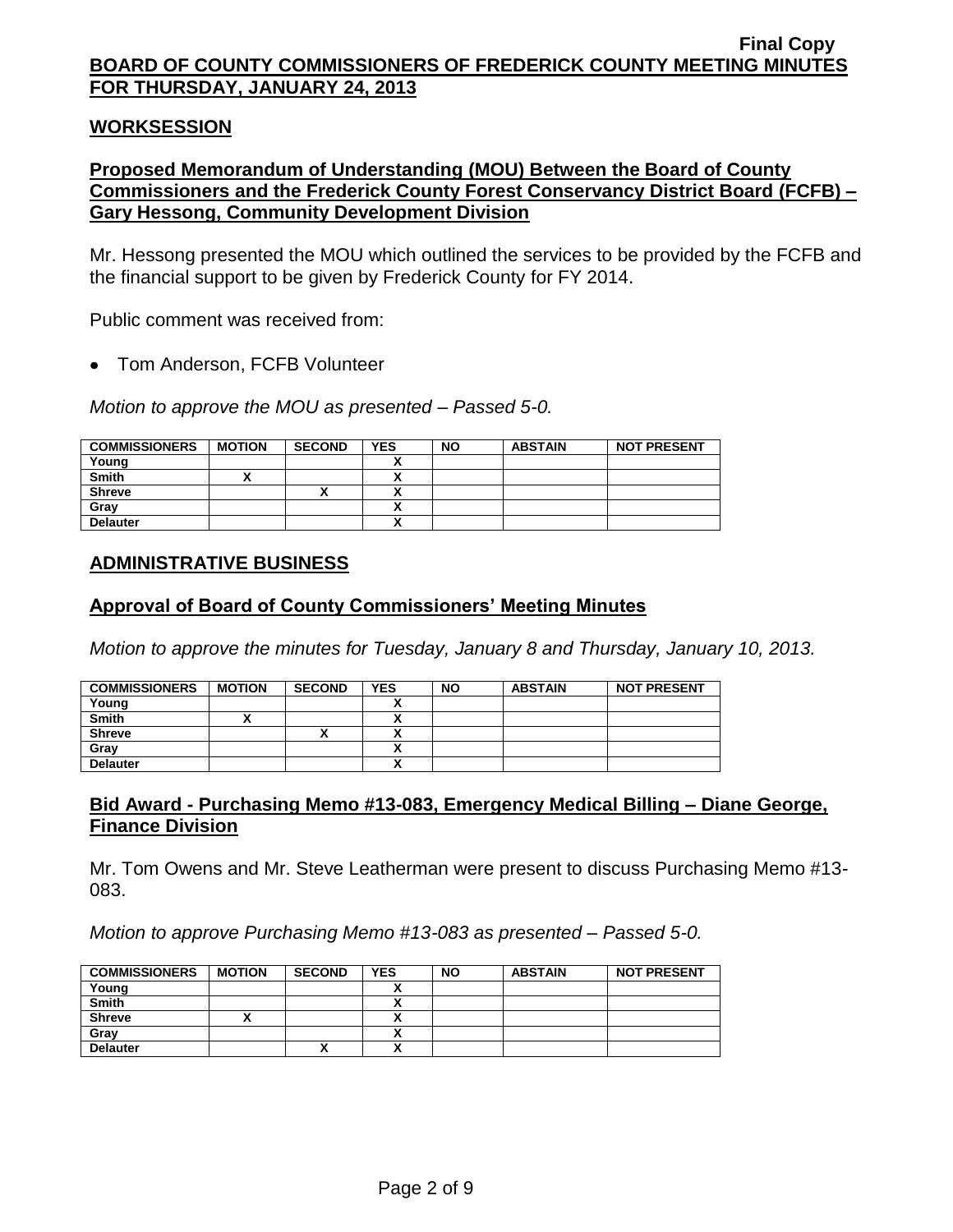### **2012 Changes to the Standard Details for Water Mains, Sanitary Sewers and Related Structures – Rod Winebrenner and Robert Creighton, Utilities and Solid Waste Management Division**

(Commissioner Delauter left the meeting.)

Mr. Winebrenner presented the note revisions to the Board.

*Motion to approve the changes as presented – Passed 4-0.*

| <b>COMMISSIONERS</b> | <b>MOTION</b> | <b>SECOND</b> | <b>YES</b> | <b>NO</b> | <b>ABSTAIN</b> | <b>NOT PRESENT</b> |
|----------------------|---------------|---------------|------------|-----------|----------------|--------------------|
| Young                |               |               |            |           |                |                    |
| <b>Smith</b>         |               | ~             |            |           |                |                    |
| <b>Shreve</b>        |               |               |            |           |                |                    |
| Grav                 |               |               |            |           |                |                    |
| <b>Delauter</b>      |               |               |            |           |                |                    |

## **Central Maryland Radio Communications Committee (CMARC) Agreement – Chip Jewell, Emergency Management Division**

Mr. Jewell presented the Memorandum of Agreement (MOA) Mutual Aid Communications and CMARC Resource Use Application to support coordinated interoperability efforts with the CMARC counties.

(Commissioner Delauter returned to the meeting.)

*Motion to approve the CMARC MOA as presented – Passed 5-0.*

| <b>COMMISSIONERS</b> | <b>MOTION</b> | <b>SECOND</b> | <b>YES</b> | <b>NO</b> | <b>ABSTAIN</b> | <b>NOT PRESENT</b> |
|----------------------|---------------|---------------|------------|-----------|----------------|--------------------|
| Young                |               |               |            |           |                |                    |
| <b>Smith</b>         |               | ^             |            |           |                |                    |
| <b>Shreve</b>        |               |               |            |           |                |                    |
| Gray                 |               |               |            |           |                |                    |
| <b>Delauter</b>      |               |               |            |           |                |                    |

## **Emmitsburg Community Center Lease Assignment and Extension – Wayne Roach, Public Works Division**

Mr. Roach presented the lease modification agreement for the Emmitsburg Community Center.

*Motion to approve the lease assignment and extension as presented – Passed 4-1.*

| <b>COMMISSIONERS</b> | <b>MOTION</b> | <b>SECOND</b> | <b>YES</b> | <b>NO</b> | <b>ABSTAIN</b> | <b>NOT PRESENT</b> |
|----------------------|---------------|---------------|------------|-----------|----------------|--------------------|
| Young                |               |               |            |           |                |                    |
| <b>Smith</b>         |               |               | v          |           |                |                    |
| <b>Shreve</b>        |               |               |            |           |                |                    |
| Gray                 |               |               |            |           |                |                    |
| <b>Delauter</b>      |               |               | ^          |           |                |                    |

(Commissioner Delauter left the meeting.)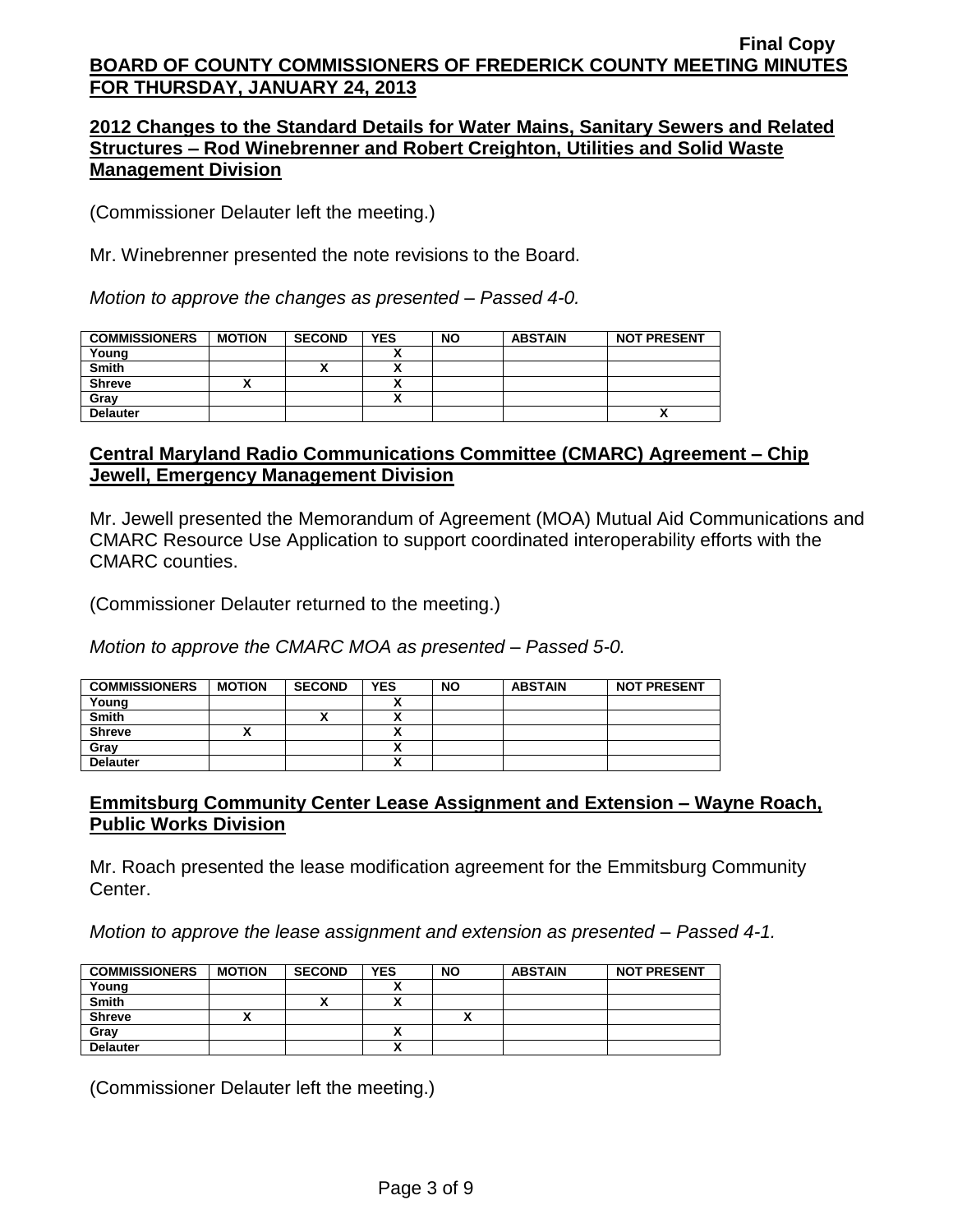# **Legislative Issues – John Mathias, Office of the County Attorney and Ragen Cherney, Office of the County Manager**

Mr. Mathias and Mr. Cherney briefed the Board on the issues before the Frederick County delegation members.

*Motion to send correspondence to the delegation to indicate the Board would not oppose the proposed legislation by Delegate Galen Claggett to expand the membership of the Board of License Commissioners (Liquor Board) – Passed 3-1.*

| <b>COMMISSIONERS</b> | <b>MOTION</b> | <b>SECOND</b> | <b>YES</b> | <b>NO</b> | <b>ABSTAIN</b> | <b>NOT PRESENT</b> |
|----------------------|---------------|---------------|------------|-----------|----------------|--------------------|
| Young                |               |               |            |           |                |                    |
| Smith                |               |               |            |           |                |                    |
| <b>Shreve</b>        |               |               |            |           |                |                    |
| Gray                 |               | ́             |            |           |                |                    |
| <b>Delauter</b>      |               |               |            |           |                | ^                  |

*Motion to send correspondence to the delegation in support of Senate Bill 320 – Authority to Ban Synthetic Cannabinoids – Passed 4-0.*

| <b>COMMISSIONERS</b> | <b>MOTION</b> | <b>SECOND</b> | <b>YES</b> | <b>NO</b> | <b>ABSTAIN</b> | <b>NOT PRESENT</b> |
|----------------------|---------------|---------------|------------|-----------|----------------|--------------------|
| Young                |               |               |            |           |                |                    |
| <b>Smith</b>         |               |               | `          |           |                |                    |
| <b>Shreve</b>        |               |               | ~          |           |                |                    |
| Gray                 |               | ↗             | ^          |           |                |                    |
| <b>Delauter</b>      |               |               |            |           |                |                    |

(Commissioner Delauter returned to the meeting.)

# **COMMISSIONER COMMENTS**

None.

# **PUBLIC COMMENTS**

None.

# **QUESTIONS – PRESS**

None.

# **CLOSED SESSION**

Maryland Annotated Code State Government Article § 10-508(a)(3) To consider the acquisition of real property for a public purpose and matters directly related thereto.

Topic – Possible acquisition of real property for public road improvement.

Maryland Annotated Code State Government Article § 10-508(a) (1) To discuss: (ii) any other personnel matter that affects one or more specific individuals; and (7) To consult with counsel to obtain legal advice on a legal matter.

Topic – To discuss the continuing delegation of certain responsibilities from the state to the county.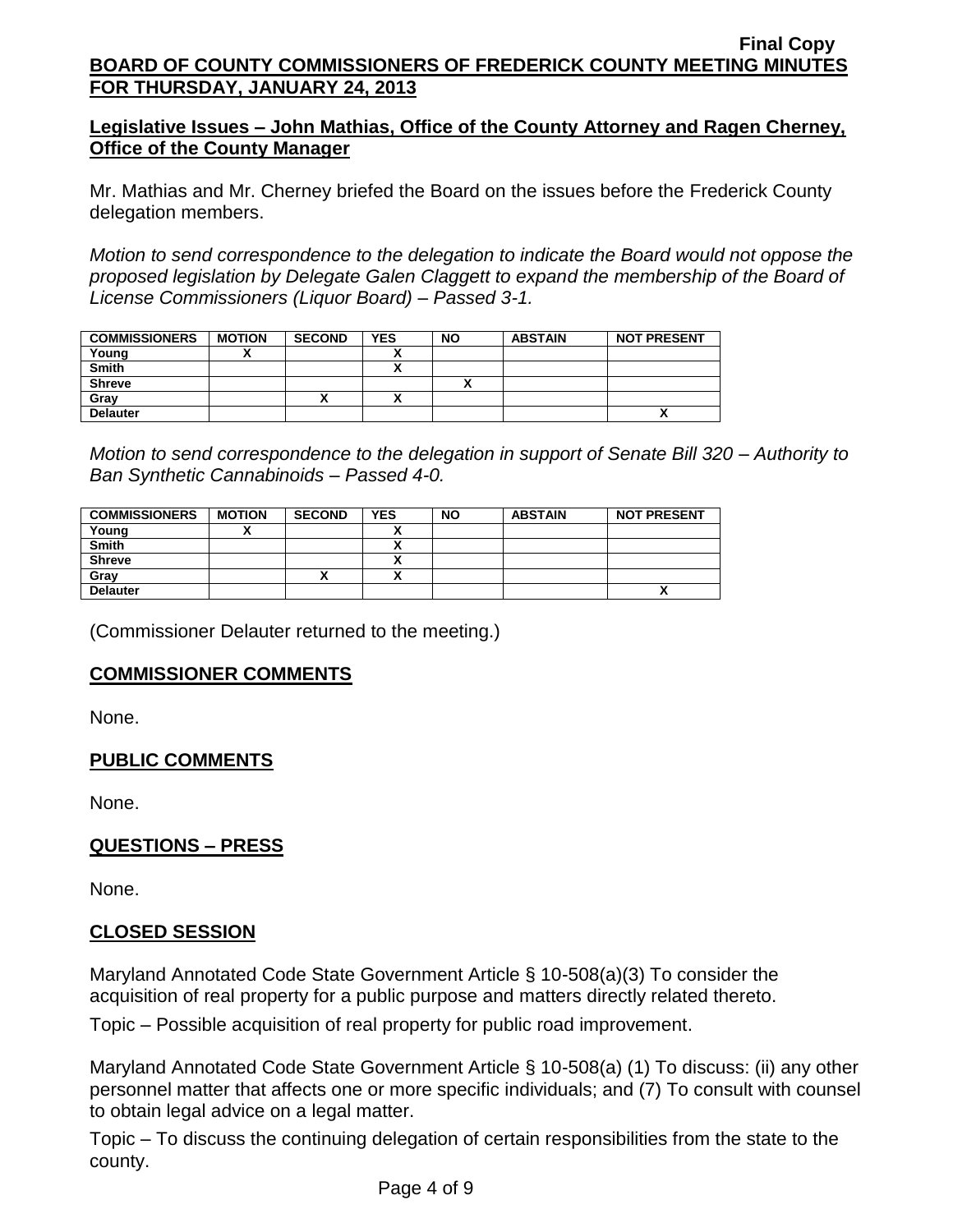*Motion to go into closed session – Passed 5-0.*

| <b>COMMISSIONERS</b> | <b>MOTION</b> | <b>SECOND</b> | <b>YES</b> | <b>NO</b> | <b>ABSTAIN</b> | <b>NOT PRESENT</b> |
|----------------------|---------------|---------------|------------|-----------|----------------|--------------------|
| Young                |               |               |            |           |                |                    |
| <b>Smith</b>         |               |               |            |           |                |                    |
| <b>Shreve</b>        |               |               |            |           |                |                    |
| Grav                 |               |               |            |           |                |                    |
| <b>Delauter</b>      |               |               |            |           |                |                    |

# **ADJOURN**

The meeting adjourned at 11:30 a.m.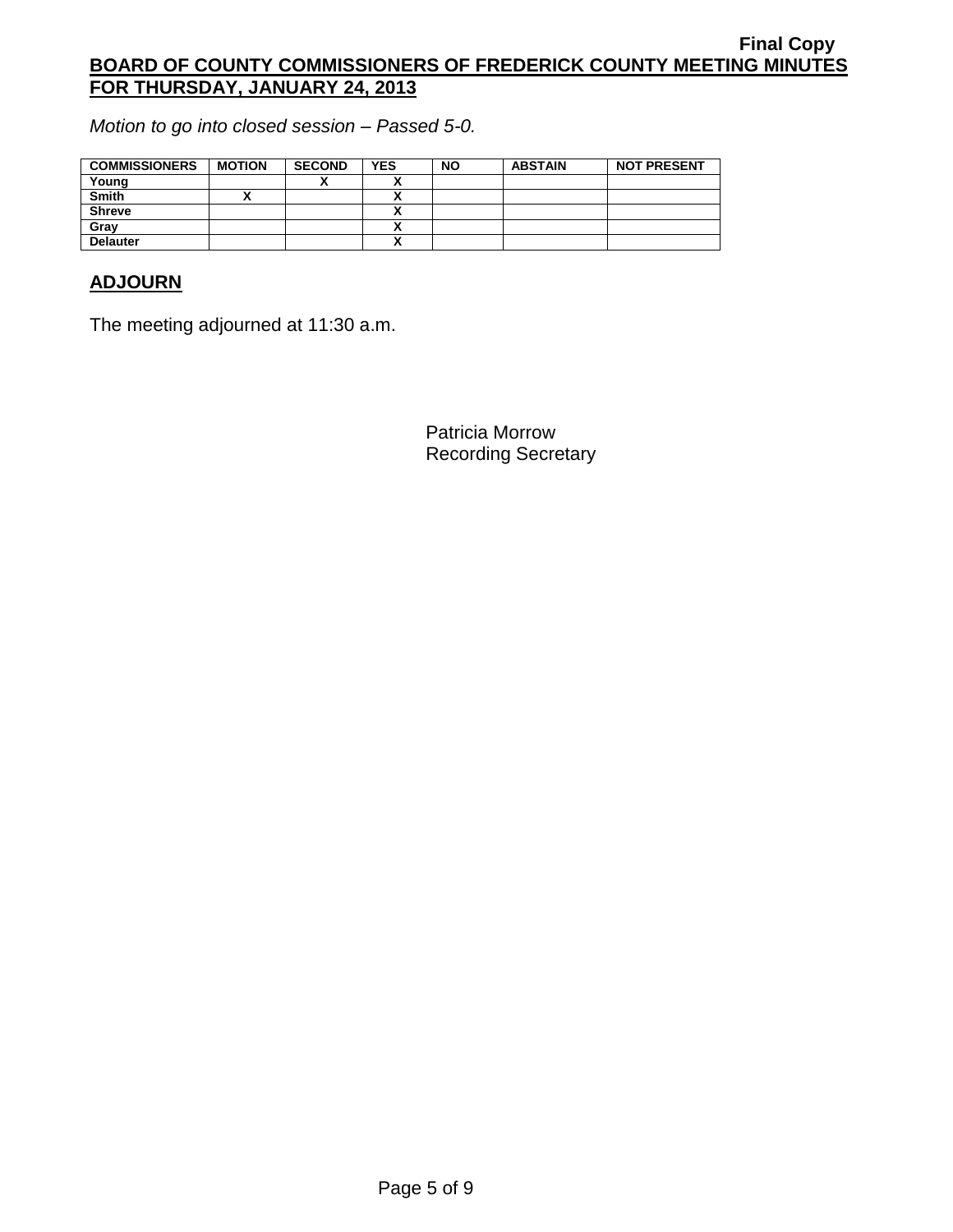# **FORM OF STATEMENT FOR CLOSING THE MEETING OF THURSDAY, JANUARY 24, 2013**

# **STATUTORY AUTHORITY TO CLOSE SESSION**

## **State Government Article §10-508(a):**

(3) To consider the acquisition of real property for a public purpose and matters directly related thereto.

## **Motion:**

Commissioner Smith moved to go into closed session in accordance with Maryland Annotated Code State Government Article §10-508(a) (3) To consider the acquisition of real property for a public purpose and matters directly related thereto. Commissioner Young seconded the motion that passed 5-0.

## **Time and Location:**

11:40 a.m. – Third Floor Meeting Room, Winchester Hall

## **Topic to be Discussed:**

Possible acquisition of real property for public road improvement.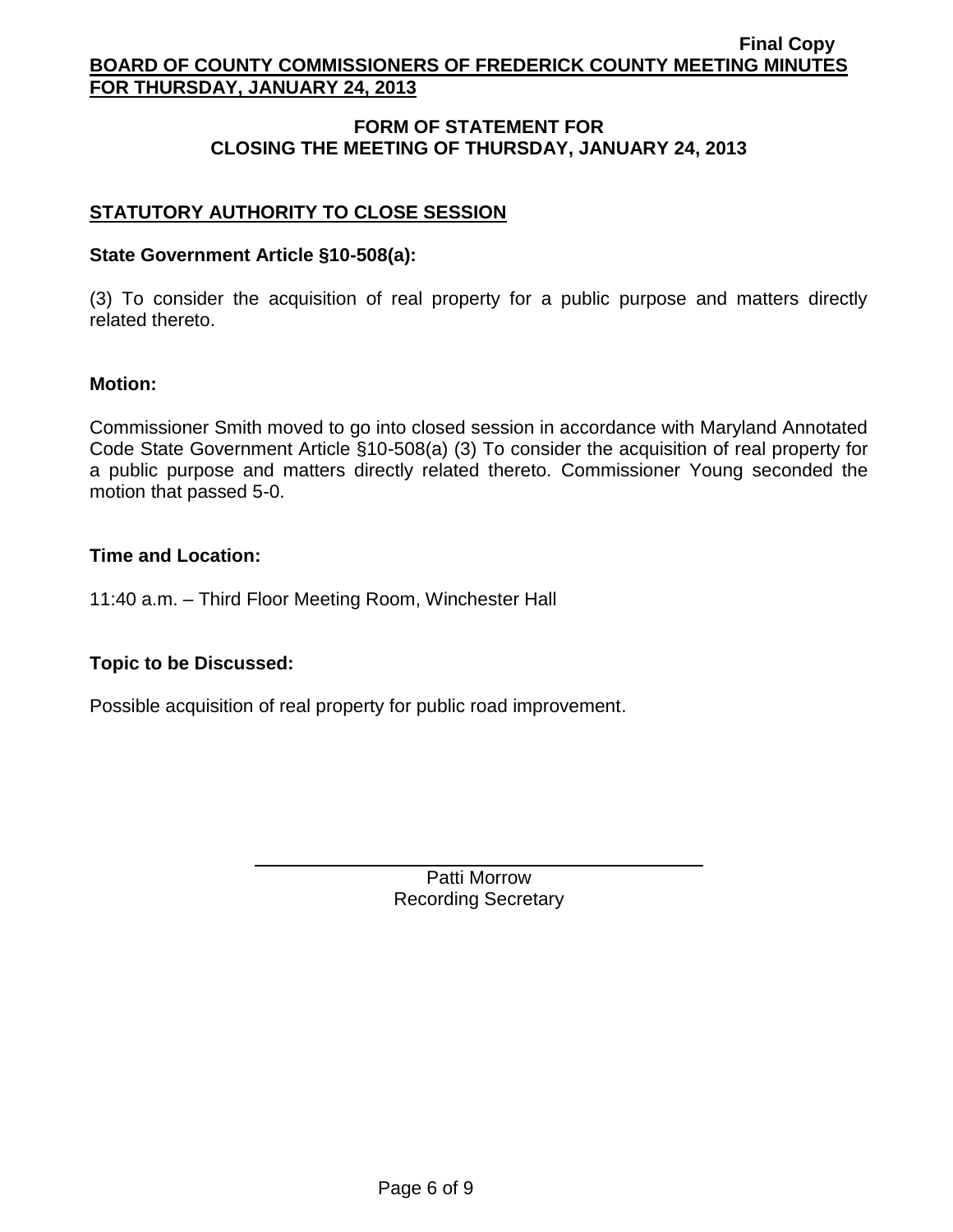#### **FORM OF STATEMENT FOR MINUTES OF NEXT OPEN MEETING ON THURSDAY, JANUARY 31, 2013, FOLLOWING THE CLOSED MEETING OF THURSDAY, JANUARY 24, 2013**

# **STATUTORY AUTHORITY TO CLOSE SESSION**

#### **State Government Article §10-508(a):**

(3) To consider the acquisition of real property for a public purpose and matters directly related thereto.

#### **Motion:**

Commissioner Smith moved to go into closed session in accordance with Maryland Annotated Code State Government Article §10-508(a) (3) To consider the acquisition of real property for a public purpose and matters directly related thereto. Commissioner Young seconded the motion that passed 5-0.

#### **Time and Location:**

11:40 a.m. – Third Floor Meeting Room, Winchester Hall

## **Others in Attendance:**

L. Depies, J. Mathias, R. McCain, T. Meunier, R. Shen, J. Stitt, C. Chamberlain, W. Roach.

## **Topic Discussed:**

Possible acquisition of real property for public road improvement.

## **Action Taken:**

The Board approved the staff recommendation.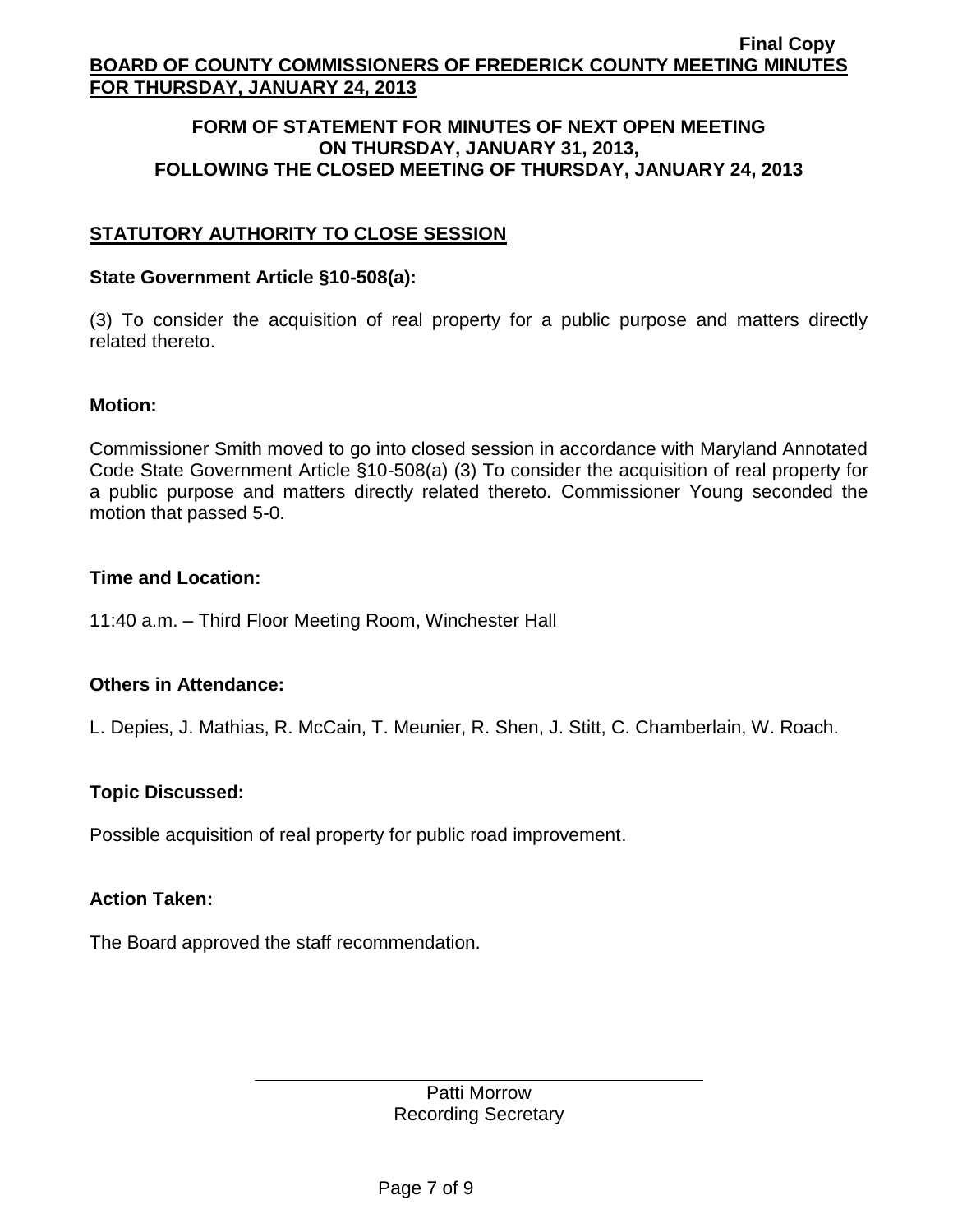# **FORM OF STATEMENT FOR CLOSING THE MEETING OF THURSDAY, JANUARY 24, 2013**

# **STATUTORY AUTHORITY TO CLOSE SESSION**

## **State Government Article §10-508(a):**

(3) To consider the acquisition of real property for a public purpose and matters directly related thereto.

## **Motion:**

Commissioner Smith moved to go into closed session in accordance with Maryland Annotated Code State Government Article §10-508(a) (3) To consider the acquisition of real property for a public purpose and matters directly related thereto. Commissioner Young seconded the motion that passed 5-0.

## **Time and Location:**

11:40 a.m. – Third Floor Meeting Room, Winchester Hall

## **Topic to be Discussed:**

Possible acquisition of real property for public road improvement.